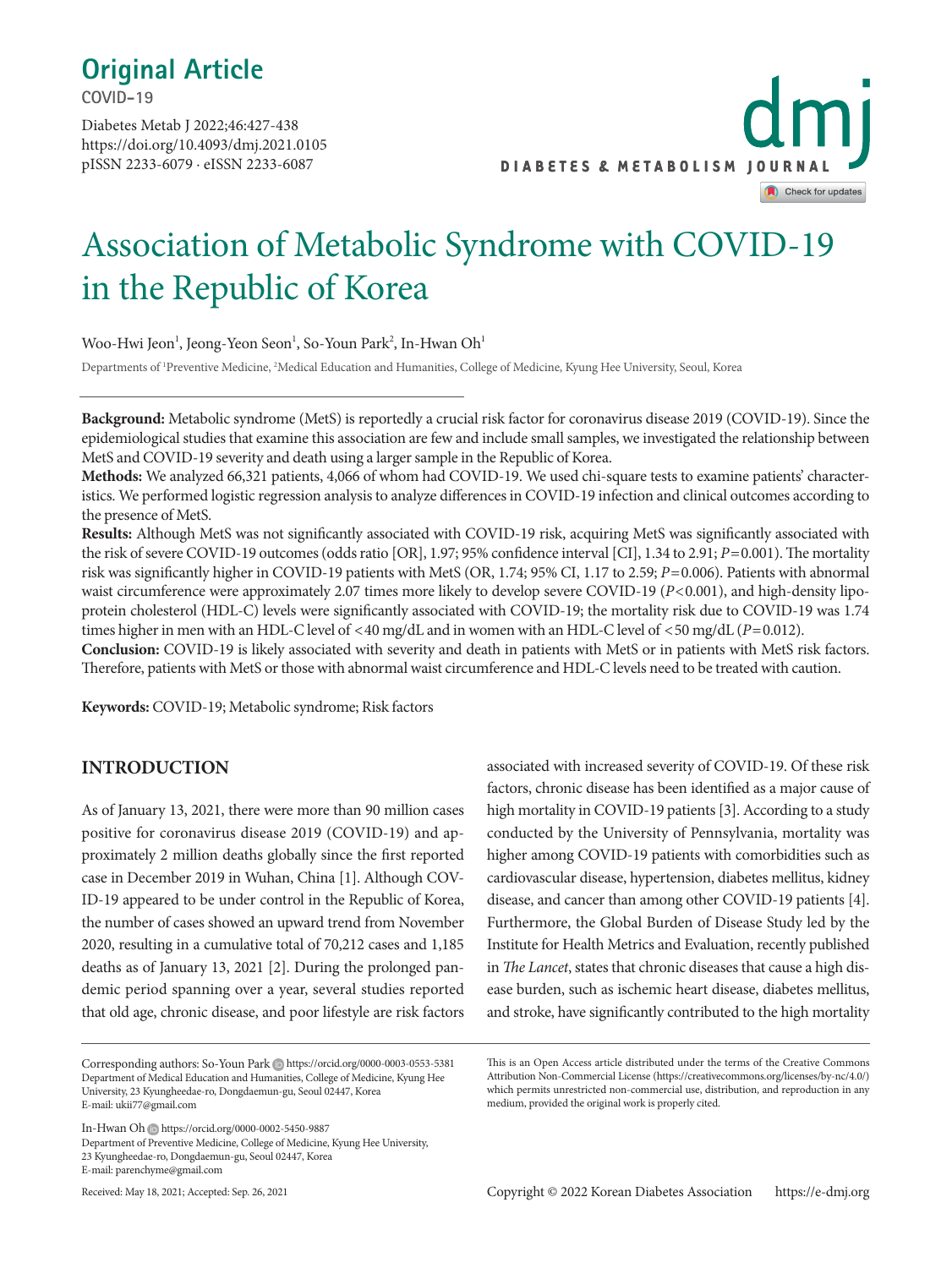of COVID-19 globally. Particularly, they reported that the high disease burden of chronic diseases is caused by the escalating prevalence of metabolic syndrome (MetS) [5].

Although the exact etiology of MetS is unknown, lifestyle factors such as irregular and poor diet, smoking, drinking, overwork, sleep deprivation, and stress and insulin resistance are the major causes of MetS. In general, an individual is diagnosed with MetS if three of the following five symptoms are present: abdominal obesity (waist circumference ≥90 cm in men, ≥85 cm in women), high blood pressure (≥130/85 mm Hg), high blood glucose levels (≥100 mg/dL), high triglyceride levels (≥150 mg/dL), and low levels of high-density lipoprotein cholesterol (HDL-C; levels of <40 mg/dL in men, <50 mg/dL in women) [6]. While there are no characteristic symptoms of MetS, there is a higher prevalence of stroke, cancer, arteriosclerosis, diabetes mellitus, and cardiovascular disease among patients with MetS than among the general population; consequently, there is an increased mortality rate among patients with MetS [7-9].

Recent studies have reported that MetS, a major cause of chronic diseases, is associated with the severity of COVID-19. A research team at Tulane University School of Medicine published a study showing that individuals with MetS who have a diagnosis of COVID-19 are more likely to have a poor prognosis. Furthermore, according to an analysis on 287 COVID-19 patients admitted to two hospitals in New Orleans, the odds of death due to COVID-19 was 3.4 times higher in patients with MetS than in others, while the odds for intensive care unit (ICU) treatment, ventilator support, or acute respiratory distress syndrome was approximately 5 times higher in COV-ID-19 patients with MetS than in those without MetS [10]. Researchers believe that vascular dysfunction and impaired adipocyte regulation caused by COVID-19 in patients with MetS elevate the risk of increased severity of COVID-19 [11,12].

The Republic of Korea is one of the countries with a high and consistently increasing prevalence of MetS. As of 2015, MetS prevalence in the Republic of Korea was 22.4% [13]. A study that analyzed changes in the prevalence of MetS based on the data from the Korean National Health and Nutrition Examination Survey from 2008 to 2017 observed a marked elevation in MetS prevalence in men from 24.5% in 2008 to 28.1% in 2017, and a slight reduction in MetS prevalence in women, though still high, from 20.5% in 2008 to 18.7% in 2017 [6]. Although MetS prevalence is high and may contribute toward increased mortality from COVID-19 [12], only a few epidemiological

studies have analyzed the association between MetS and COV-ID-19 in the Republic of Korea, and the majority of studies conducted abroad have been small-sample studies. Hence, it is necessary to investigate the effects of MetS on COVID-19 using a national database. Therefore, this study aimed to analyze the association between MetS and COVID-19 severity and mortality using a national COVID-19 database.

### **METHODS**

#### **Ethics statement**

This study conformed to the Guidelines on De-identification of Personal Data of Korea and was approved by the Kyung Hee University's Institutional Review Board (IRB No. KHSIRB-20-301[EA]) as a review exemption study. As the study used de-identified data, the requirement for informed consent was waived by the board.

#### **Data and study participants**

The associations among COVID-19, clinical outcome, and MetS were analyzed using the National Health Insurance Service COVID Database, which contains medical records from January 2015 to July 2020, including those of 129,120 patients who visited hospitals in the Republic of Korea between January 1, 2020, and May 30, 2020 [14]. Patients in the database were categorized as COVID-19 and non-COVID-19 patients, and stratified random sampling was performed at a 1:15 ratio. The stratifying factors used were sex, age, and area of residence. In this study, patients aged <20 years and those with missing essential health examination-related data (waist circumference, blood pressure, triglyceride levels, HDL-C levels, and fasting blood glucose levels) were excluded, resulting in a total of 66,321 patients in the final analysis. Of the total, 62,255 were non-COVID-19 patients, while 4,066 were COVID-19 patients (Fig. 1).

#### **Clinical factors and outcomes**

Clinical outcomes include ventilator support and death in CO-VID-19 patients, while general characteristics included sex, age, area of residence, health insurance premium, Charlson Comorbidity Index (CCI), normal levels of MetS components (waist circumference, triglyceride level, HDL-C level, blood pressure, and fasting glucose level), number of MetS components in the abnormal range, and MetS diagnosis. Health insurance premiums were used as indicators of economic status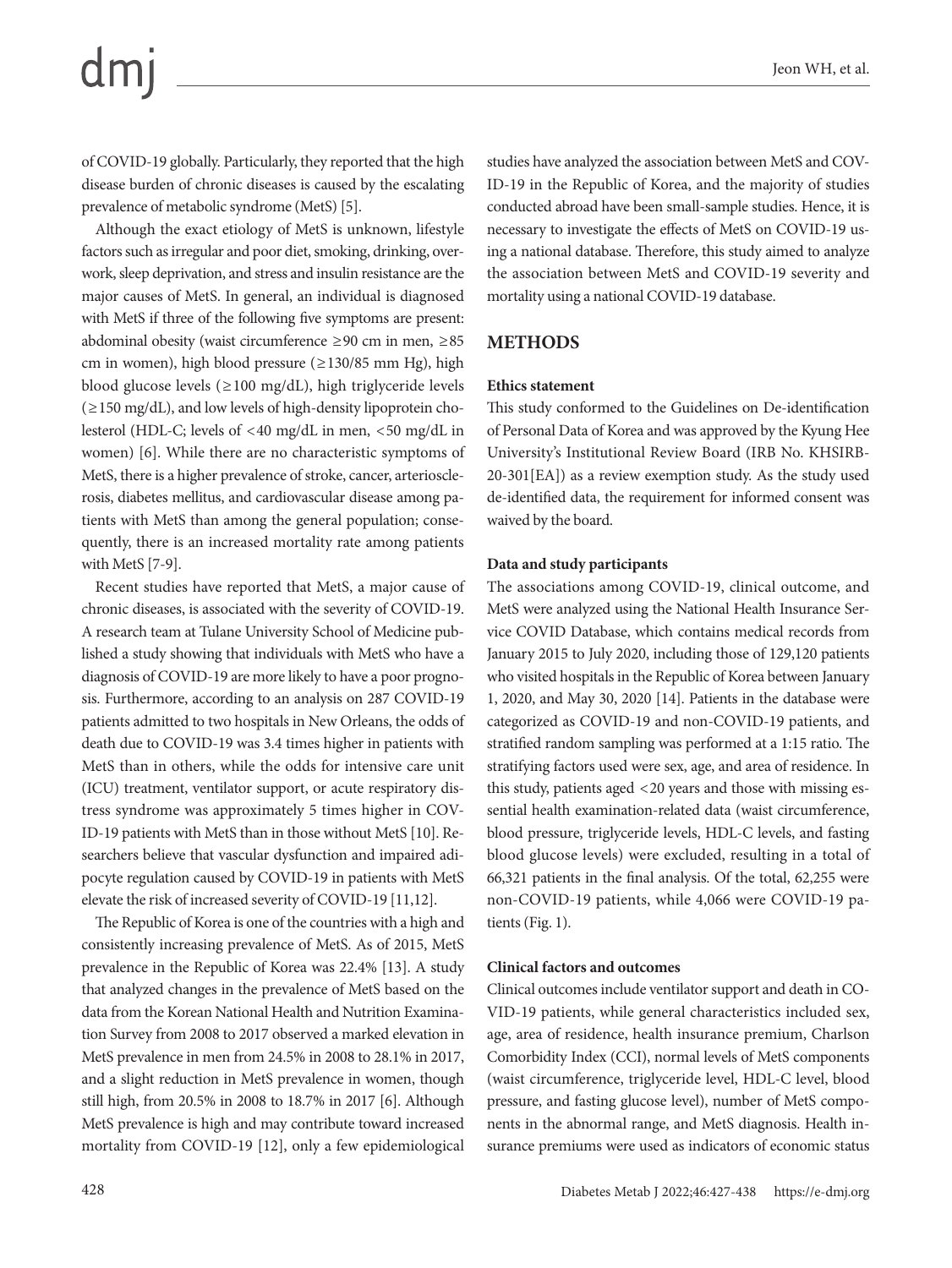

**Fig. 1.** Flowchart of the patient selection process. We selected 66,321 patients who were enrolled in the National Health Insurance Service (NHIS) and excluded those with missing records. Among the selected patients, 62,255 were non-coronavirus disease 2019 (COVID-19) patients, while 4,066 were COVID-19 patients.

as the premiums in the Republic of Korea are set proportionate to income. Medical aid recipients do not pay health insurance premiums, and health insurance subscribers who pay a premium were classified into the first quintile (lowest), second quintile, third quintile, fourth quintile, and fifth quintile (highest). The CCI was weighted using the updated criteria proposed by Quan et al. [15] based on the 2019 main diagnosis. The most up-to-date clinical information was collected from the 2015 to 2018 health examination data for the diagnosis of MetS. The normal ranges of the five components of MetS were determined based on the following clinical criteria: waist circumference (men ≥90 cm, women ≥85 cm), triglyceride level (≥150 mg/dL), HDL-C level (male <40 mg/dL, female <50 mg/dL), blood pressure (≥130/85 mm Hg or a diagnosis of hypertension in 2019), and blood glucose level  $(\geq 100 \text{ mg/L or a diagram})$ nosis of diabetes mellitus in 2019). Additionally, the number of the aforementioned clinical factors in the abnormal range was

https://e-dmj.org Diabetes Metab J 2022;46:427-438 429

calculated, and patients with three or more factors in the abnormal range were defined as MetS patients.

#### **Statistical analyses**

The risk factors for COVID-19 and clinical outcomes were analyzed in relation to the participants' general characteristics using chi-square tests. Logistic regression was used to analyze the association between COVID-19 or clinical outcomes (ventilator support or death) and MetS, MetS criteria, and other patient characteristics. Sex, age, area of residence, and health insurance premium were adjusted in all logistic regression models. Because MetS is a complex syndrome of several adult diseases, the diagnosis of the condition was deemed to include information about various underlying diseases; thus, CCI was not adjusted for in the logistic regression models.

We established logistic regression models while considering the adjustment variables and the diagnosis of MetS to examine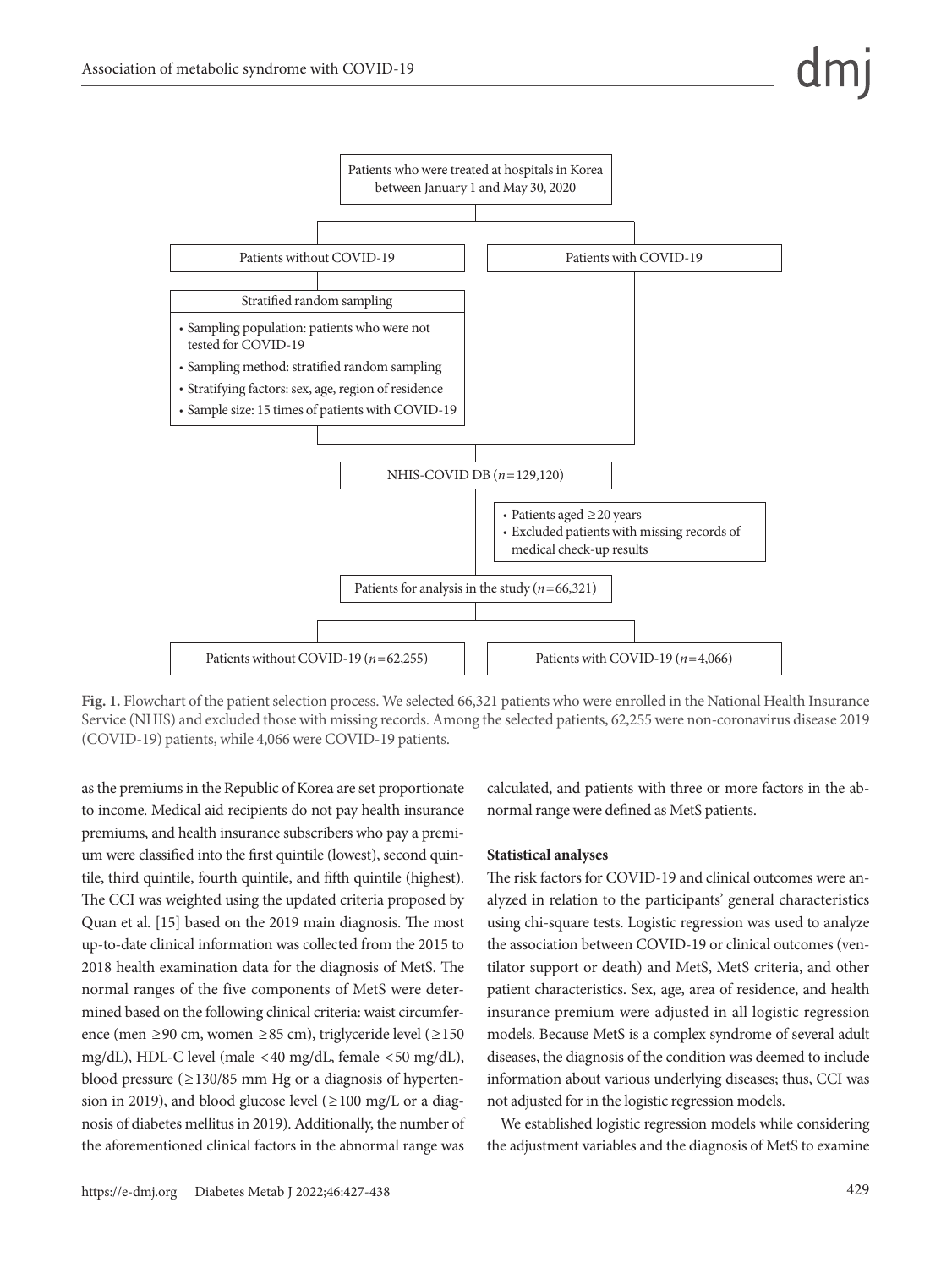|                          |                         | $(n=66,321)$<br>Total             |               |                  | Ventilator support $(n=4,066)$ |               |                      | Death $(n=4,066)$          |               |
|--------------------------|-------------------------|-----------------------------------|---------------|------------------|--------------------------------|---------------|----------------------|----------------------------|---------------|
| Characteristic           | COVID-19<br>$(n=4,066)$ | COVID-19<br>$(n=62, 255)$<br>Non- | Pvalue        | $(n=125)$<br>Yes | $(n=3,941)$<br>$\tilde{z}$     | P value       | $(n=137)$<br>Yes     | $(n=3,929)$<br>$\tilde{z}$ | P value       |
| Sex                      |                         |                                   |               |                  |                                |               |                      |                            |               |
| $\rm {Male}$             | 1,526 (37.5)            | 23,633(38.0)                      | 0.583         | 80 (64.0)        | 1,446 (36.7)                   | 0.001         | 93 (67.9)            | 1,433 (36.5)               | 0.001         |
| Female                   | 2,540 (62.5)            | 38,622 (62.0)                     |               | 45 (36.0)        | 2,495 (63.3)                   |               | 44 (32.1)            | 2,496 (63.5)               |               |
| Age, $\gamma \mathrm{r}$ |                         |                                   |               |                  |                                |               |                      |                            |               |
| $20 - 29$                | 198(4.9)                | 4,591 (7.4)                       | ${}_{<0.001}$ | $\circ$          | 198(5.0)                       | < 0.001       | $\circ$              | 198(5.0)                   | ${}_{<0.001}$ |
| $30 - 39$                | 366(9.0)                | 6,008(9.7)                        |               | 1(0.8)           | 365(9.3)                       |               | $\circ$              | 366 (9.3)                  |               |
| $40 - 49$                | 710 (17.5)              | 10,208 (16.4)                     |               | 4(3.2)           | 706 (17.9)                     |               | 2(1.5)               | 708 (18.0)                 |               |
| $50 - 59$                | 1,212 (29.8)            | 17,288 (27.8)                     |               | 16(12.8)         | 1,196 (30.3)                   |               | 10(7.3)              | 1,202 (30.6)               |               |
| $60 - 69$                | 945 (23.2)              | 13,989 (22.5)                     |               | 45 (36.0)        | 900 (22.8)                     |               | 25 (18.2)            | 920(23.4)                  |               |
| $70 - 79$                | 436 (10.7)              | 6,982 (11.2)                      |               | 36 (28.8)        | 400 (10.1)                     |               | 43 (31.4)            | 393 (10.0)                 |               |
| $\geq\!80$               | 199(4.9)                | 3,189(5.1)                        |               | 23(18.4)         | 176(4.5)                       |               | 57(41.6)             | 142(3.6)                   |               |
| Region of residence      |                         |                                   |               |                  |                                |               |                      |                            |               |
| Seoul                    | 250(6.1)                | 3,531 (5.7)                       | 0.756         | 5(4.0)           | 245(6.2)                       | ${}_{<0.001}$ | 3(2.2)               | 247(6.3)                   | ${}_{<0.001}$ |
| Daegu                    | 2,671 (65.7)            | 41,042 (65.9)                     |               | 69 (55.2)        | 2,602 (66.0)                   |               | 79 (57.7)            | 2,592 (66.0)               |               |
| Gyeonggi-do              | 212(5.2)                | 3,318(5.3)                        |               | 10(8.0)          | 202(5.1)                       |               | $10\left(7.3\right)$ | 202(5.1)                   |               |
| Gyeongsangbuk-do         | 541 (13.3)              | 8,217 (13.2)                      |               | 32 (25.6)        | 509 (12.9)                     |               | 36 (26.3)            | 505 (12.9)                 |               |
| Others                   | 392 (9.6)               | 6,147(9.9)                        |               | 9(7.2)           | 383 (9.7)                      |               | 9(6.6)               | 383 (9.7)                  |               |
| Health insurance premium |                         |                                   |               |                  |                                |               |                      |                            |               |
| Medical aid              | 376(9.2)                | 2,711(4.4)                        | ${}_{<0.001}$ | 14 (11.2)        | 362 (9.2)                      | 0.062         | 15 (10.9)            | 361 (9.2)                  | 0.052         |
| First quintile (lowest)  | 774 (19.0)              | 10,565 (17.0)                     |               | 18 (14.4)        | 756 (19.2)                     |               | 19(13.9)             | 755 (19.2)                 |               |
| Second quintile          | 534 (13.1)              | 8,992 (14.4)                      |               | 7(5.6)           | 527 (13.4)                     |               | 10(7.3)              | 524 (13.3)                 |               |
| Third quintile           | 689 (16.9)              | 10,833 (17.4)                     |               | 26 (20.8)        | 663 (16.8)                     |               | 23 (16.8)            | 666 (17.0)                 |               |
| Fourth quintile          | 724 (17.8)              | 12,969 (20.8)                     |               | 23 (18.4)        | 701 (17.8)                     |               | 25 (18.2)            | 699 (17.8)                 |               |
| Fifth quintile (highest) | 969 (23.8)              | 16,185 (26.0)                     |               | 37(29.6)         | 932 (23.6)                     |               | 45 (32.8)            | 924 (23.5)                 |               |
| CCI score                |                         |                                   |               |                  |                                |               |                      |                            |               |
| $\circ$                  | 2,680 (65.9)            | 46,330 (74.4)                     | ${}_{<0.001}$ | 57 (45.6)        | 2,623 (66.6)                   | ${}_{<0.001}$ | 44 (32.1)            | 2,636 (67.1)               | ${}_{<0.001}$ |
| $\overline{\phantom{a}}$ | 639 (15.7)              | 7,337 (11.8)                      |               | 26 (20.8)        | 613(15.6)                      |               | 27 (19.7)            | 612(15.6)                  |               |
| $\mathbf{\sim}$          | 480 (11.8)              | 6,274(10.1)                       |               | 22 (17.6)        | 458 (11.6)                     |               | 31 (22.6)            | 449 (11.4)                 |               |
| 3<br>$\wedge$            | 267 (6.6)               | 2,314(3.7)                        |               | 20 (16.0)        | 247 (6.3)                      |               | 35 (25.5)            | 232 (5.9)                  |               |

## dmj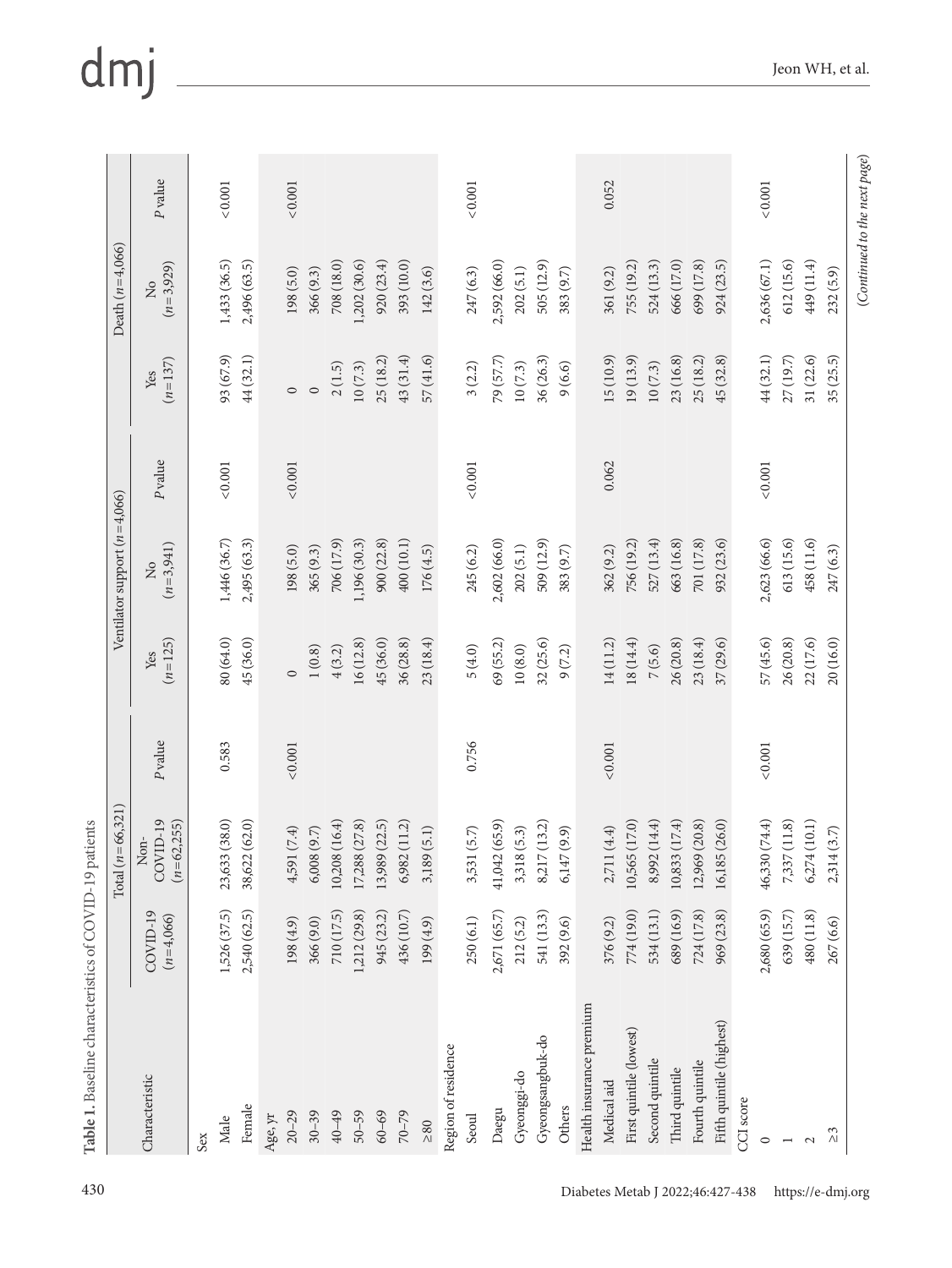|                                |                         | $(n=66,321)$<br>Total               |        |                  | Ventilator support $(n=4,066)$ |               |                  | Death $(n=4,066)$          |               |
|--------------------------------|-------------------------|-------------------------------------|--------|------------------|--------------------------------|---------------|------------------|----------------------------|---------------|
| Characteristic                 | COVID-19<br>$(n=4,066)$ | COVID-19<br>$(n=62, 255)$<br>$Non-$ | Pvalue | $(n=125)$<br>Yes | $(n=3,941)$<br>$\frac{1}{2}$   | P value       | $(n=137)$<br>Yes | $(n=3,929)$<br>$\tilde{z}$ | P value       |
| <b>MetS</b>                    |                         |                                     |        |                  |                                |               |                  |                            |               |
| $\stackrel{\circ}{\mathbf{Z}}$ | 3,313 (81.5)            | 50,852 (81.7)                       | 0.746  | 76(60.8)         | 3,237 (82.1)                   | ${}_{<0.001}$ | 82(59.9)         | 3,231 (82.2)               | 0.001         |
| Yes                            | 753 (18.5)              | 11,403 (18.3)                       |        | 49 (39.2)        | 704 (17.9)                     |               | 55 (40.1)        | 698 (17.8)                 |               |
| No. of MetS components         |                         |                                     |        |                  |                                |               |                  |                            |               |
| $\circ$                        | 1,306(32.1)             | 20,377 (32.7)                       | 0.424  | 15 (12.0)        | 1,291(32.8)                    | ${}_{<0.001}$ | 18(13.1)         | 1,288 (32.8)               | ${}_{<0.001}$ |
|                                | 1,123 (27.6)            | 17,593 (28.3)                       |        | 23(18.4)         | 1,100 (27.9)                   |               | 27(19.7)         | 1,096 (27.9)               |               |
| $\mathcal{L}$                  | 884 (21.7)              | 12,882 (20.7)                       |        | 38(30.4)         | 846 (21.5)                     |               | 37(27.0)         | 847 (21.6)                 |               |
| $\mathfrak{S}$                 | 487 (12.0)              | 7,647 (12.3)                        |        | 30(24.0)         | 457 (11.6)                     |               | 38 (27.7)        | 449 (11.4)                 |               |
| 4                              | 223(5.5)                | 3,147(5.1)                          |        | 17(13.6)         | 206(5.2)                       |               | 13(9.5)          | 210(5.3)                   |               |
| 5                              | 43(1.1)                 | 609(1.0)                            |        | 2(1.6)           | 41(1.0)                        |               | 4(2.9)           | 39(1.0)                    |               |
| Criteria for MetS              |                         |                                     |        |                  |                                |               |                  |                            |               |
| Waist circumference            |                         |                                     |        |                  |                                |               |                  |                            |               |
| Normal                         | 3,095 (76.1)            | 48,219 (77.5)                       | 0.049  | 65 (52.0)        | 3,030 (76.9)                   | ${}_{<0.001}$ | 81 (59.1)        | 3,014 (76.7)               | ${}_{<0.001}$ |
| Abnormal                       | 971 (23.9)              | 14,036 (22.5)                       |        | 60(48.0)         | 911 (23.1)                     |               | 56 (40.9)        | 915 (23.3)                 |               |
| Triglycerides                  |                         |                                     |        |                  |                                |               |                  |                            |               |
| Normal                         | 3,094 (76.1)            | 46,642 (74.9)                       | 0.094  | 78 (62.4)        | 3,016 (76.5)                   | ${}_{<0.001}$ | 92(67.2)         | 3,002 (76.4)               | 0.013         |
| Abnormal                       | 972 (23.9)              | 15,613 (25.1)                       |        | 47 (37.6)        | 925(23.5)                      |               | 45 (32.8)        | 927(23.6)                  |               |
| $HDL-C$                        |                         |                                     |        |                  |                                |               |                  |                            |               |
| Normal                         | 3,188 (78.4)            | 49,941 (80.2)                       | 0.005  | 90 (72.0)        | 3,098 (78.6)                   | 0.077         | 90 (65.7)        | 3,098 (78.8)               | < 0.001       |
| Abnormal                       | 878 (21.6)              | 12,314 (19.8)                       |        | 35 (28.0)        | 843 (21.4)                     |               | 47 (34.3)        | 831 (21.2)                 |               |
| <b>Blood</b> pressure          |                         |                                     |        |                  |                                |               |                  |                            |               |
| Normal                         | 3,015 (74.2)            | 45,509 (73.1)                       | 0.143  | 73 (58.4)        | 2,942 (74.7)                   | ${}_{<0.001}$ | 82 (59.9)        | 2,933 (74.7)               | ${}_{<0.001}$ |
| Abnormal                       | 1,051 (25.8)            | 16,746 (26.9)                       |        | 52(41.6)         | 999 (25.3)                     |               | 55 (40.1)        | 996 (25.3)                 |               |
| Fasting blood glucose          |                         |                                     |        |                  |                                |               |                  |                            |               |
| Normal                         | 2,479 (61.0)            | 39,033 (62.7)                       | 0.027  | 52(41.6)         | 2,427 (61.6)                   | ${}_{<0.001}$ | 53 (38.7)        | 2,426 (61.7)               | ${}_{<0.001}$ |
| Abnormal                       | 1,587 (39.0)            | 23,222 (37.3)                       |        | 73 (58.4)        | 1,514 (38.4)                   |               | 84 (61.3)        | 1,503 (38.3)               |               |

dmj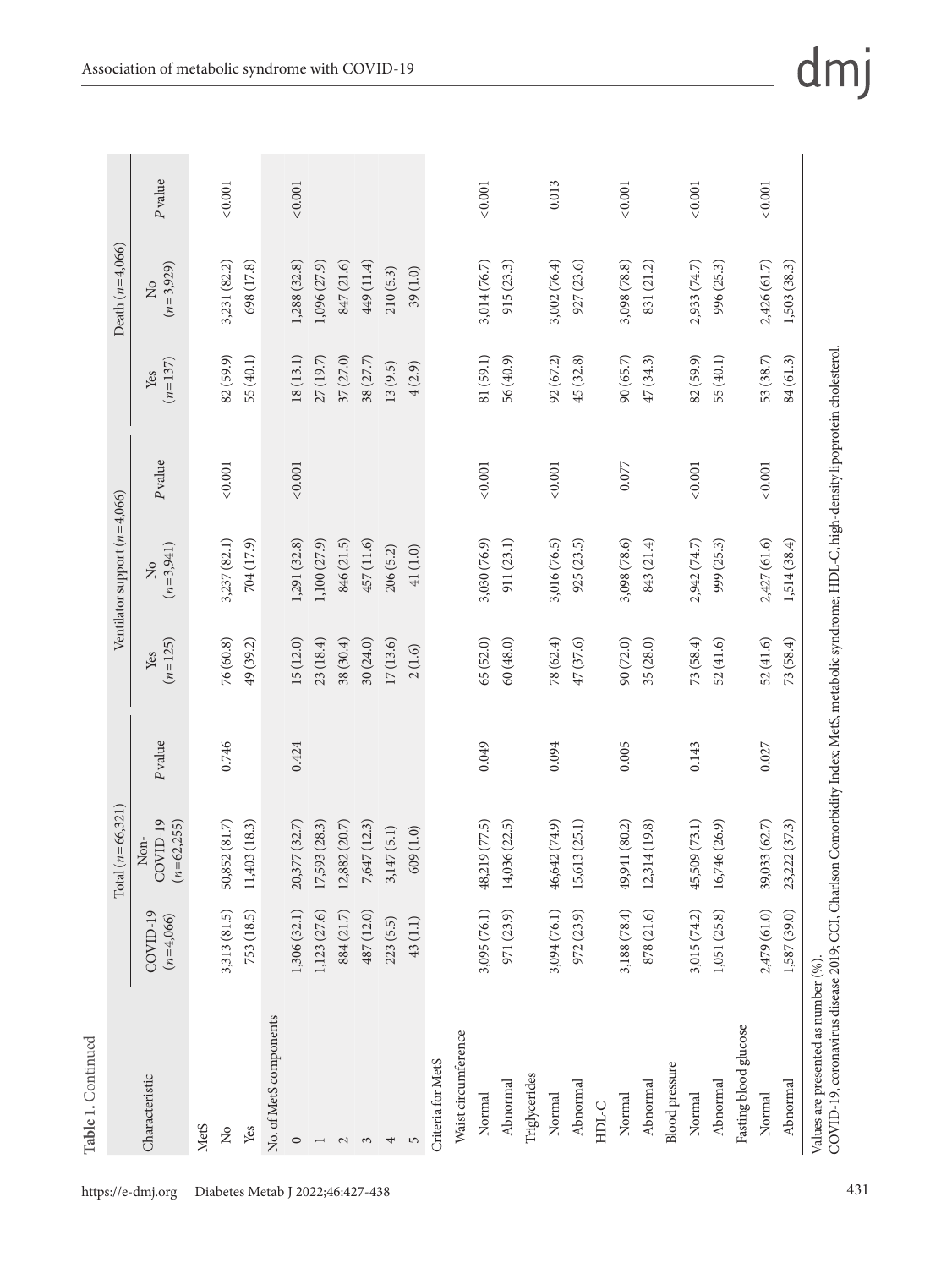the risk of COVID-19 in patients with MetS. Ventilator support and death were set as the clinical outcome variables for COVID-19 in patients with MetS. The clinical MetS components were individually considered to identify specific risk factors for MetS that were associated with COVID-19 and mortality. Statistical analyses were performed using SAS version 9.4 (SAS Institute, Cary, NC, USA), and the level of significance was set at 5% for all statistical analyses.

#### **RESULTS**

#### **Analysis of target patient characteristics**

The baseline characteristics of COVID-19 patients are shown in Table 1. Among the various characteristics of participants, age, health insurance premium, CCI, waist circumference, HDL-C level, and fasting glucose levels were significantly associated with COVID-19. COVID-19 rate ranged from 4.1% to 6.6% across age groups, with the lowest rate in the 20 to 29 years group and the highest rate in the 50 to 59 years group. Regarding economic status, the infection rate was highest (12.2%) among medical aid recipients, who are considered to have the lowest economic status. The COVID-19 rate tended to increase with increasing CCI. Furthermore, the COVID-19 rate was high among patients with abnormal waist circumference (men ≥90 cm, women ≥85 cm, 6.5%), HDL-C level (male <40 mg/dL, female <50 mg/dL, 6.7%), and fasting glucose level (6.4%).

The association of COVID-19 patient characteristics with ventilator support and death was analyzed using chi-square tests (Table 1). The use of ventilator support indicated severe COVID-19 symptoms. The severity of COVID-19 symptoms differed based on sex, age, area of residence, CCI, waist circumference, triglyceride levels, blood pressure, fasting glucose levels, number of MetS components, and MetS diagnosis. The proportion of patients with severe symptoms was approximately three times higher among men (5.2%) than among women and tended to increase with advancing age. The proportion of severe COVID-19 patients was highest in the North Gyeongsang Province region (5.9%) when compared with that in all other regions, and it increased with increasing CCI. The proportion of severe COVID-19 patients was higher among those with MetS (6.5%) than among those without MetS and was the lowest among patients without any MetS components (1.1%). Moreover, the proportion of severe COVID-19 patients was higher among those with abnormal waist circumference (6.2%), triglyceride levels (4.8%), and fasting glucose levels (4.6%) than among COVID-19 patients with normal corresponding parameters.

The mortality rate was more than threefold higher among male COVID-19 patients (6.1%) than among female patients. No deaths were observed in COVID-19 patients in their 20s and 30s, while the mortality rate was highest among patients aged  $\geq 80$  years (28.6%). Similar to the proportion of severe COVID-19 patients, the mortality rate was highest in the North Gyeongsang Province region (6.7%), and this increased with increasing CCI, indicating the severity of underlying diseases. The COVID-19 mortality rate was approximately threefold higher among those with MetS than among those without MetS and tended to increase with an increasing number of MetS components. Additionally, the mortality rate was higher among patients with abnormal waist circumference (5.8%), HDL-C levels (5.4%), blood pressure (5.2%), and fasting glucose levels (5.3%).

**Odds ratio for the risk of COVID-19 and clinical outcomes** Multivariate logistic regression analysis was performed to analyze the difference between COVID-19 infection and clinical outcome according to the presence of MetS, and all input variables were adjusted (Table 2). In the model with COVID-19 infection as an outcome variable, age and health insurance premiums were found to have a significant effect on COV-ID-19 infection (*P*<0.001), but while MetS did not show this significant association.

The associations between MetS and the clinical outcomes of ventilator support and death were analyzed using logistic regression (Table 2). The results showed that sex, age, and MetS were significantly associated with ventilator support. Female COVID-19 patients were less likely to require ventilator support than their male counterparts (odds ratio [OR], 0.36; 95% confidence interval [CI], 0.24 to 0.52; *P*<0.001), and the likelihood of needing ventilator support increased with advancing age (*P*<0.001). Moreover, experiencing MetS was significantly associated with ventilator support (OR, 1.97; 95% CI, 1.34 to  $2.91; P=0.001$ ).

Logistic regression analysis was performed to identify risk factors affecting mortality in COVID-19 patients. As a result of the analysis, sex, age, health insurance premium, and MetS were analyzed to be associated with COVID-19 death. There was a lower likelihood of deaths among women than among men (OR, 0.26; 95% CI, 0.17 to 0.39; *P*<0.001), and the likeli-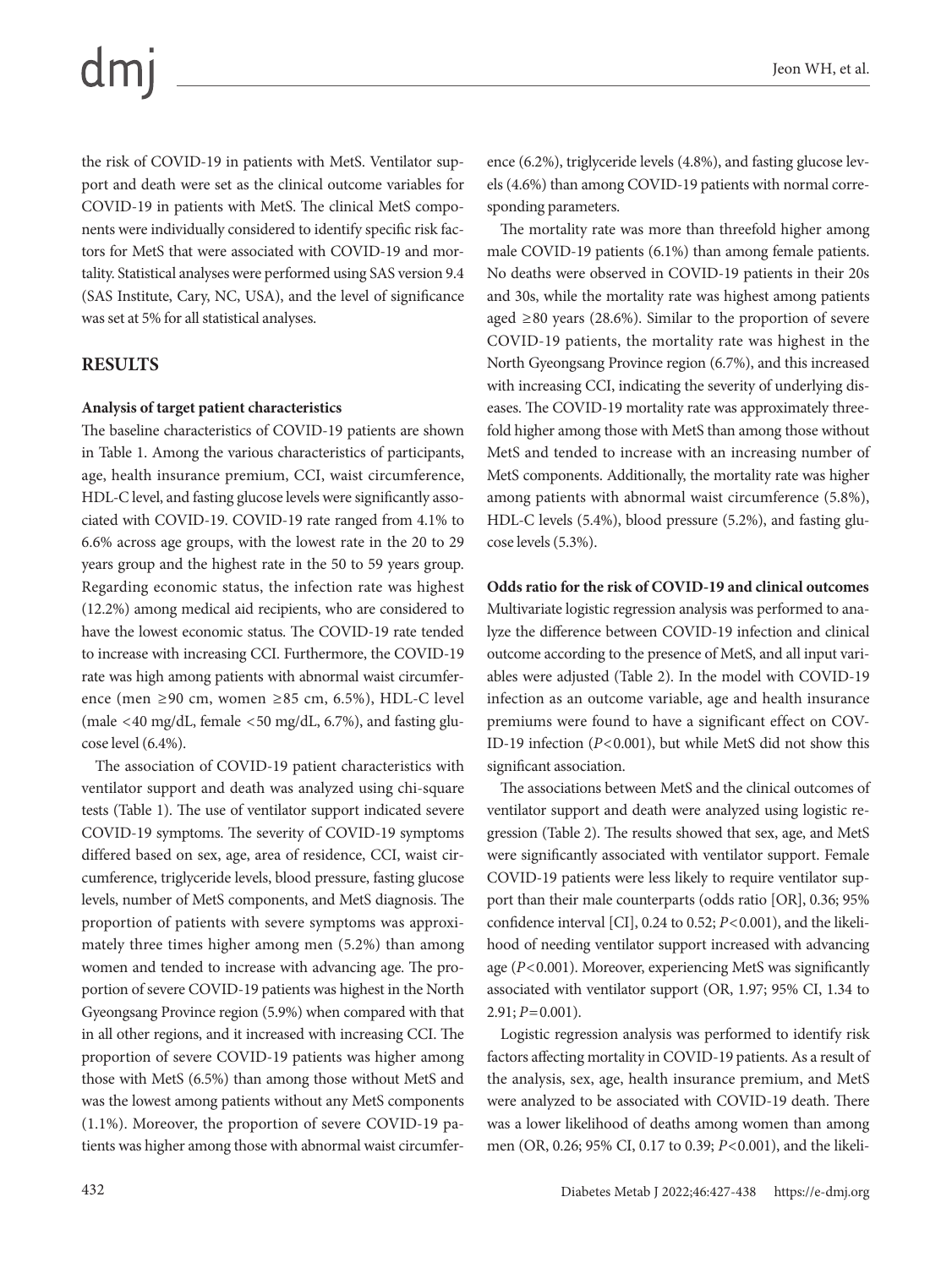|                          | Multivariate model          |                                                     |                             |                             |                                                     |              |                             |                                         |                              |
|--------------------------|-----------------------------|-----------------------------------------------------|-----------------------------|-----------------------------|-----------------------------------------------------|--------------|-----------------------------|-----------------------------------------|------------------------------|
| Variable                 |                             | OR for COVID-19                                     |                             |                             | OR for ventilator support                           |              |                             | OR for COVID-19-related death           |                              |
|                          | Adjusted<br><b>OR</b>       | 95% CI                                              | P value                     | Adjusted<br><b>OR</b>       | 95% CI                                              | $P$ value    | Adjusted<br><b>OR</b>       | 95% CI                                  | P value                      |
| <b>Sex</b>               |                             |                                                     |                             |                             |                                                     |              |                             |                                         |                              |
| Male                     | $\mathbf{1}$<br>(reference) | $\mathbf{1}$<br>(reference) (reference)             | $\mathbf{1}$                | $\mathbf{1}$                | $\mathbf{1}$<br>(reference) (reference) (reference) | $\mathbf{1}$ | $\mathbf{1}$<br>(reference) | $\mathbf{1}$<br>(reference)             | 1<br>(reference)             |
| Female                   | 0.99                        | $0.92 - 1.06$                                       | 0.682                       | 0.36                        | $0.24 - 0.52$                                       | < 0.001      | 0.26                        | $0.17 - 0.39$                           | < 0.001                      |
| Age, yr                  |                             |                                                     |                             |                             |                                                     |              |                             |                                         |                              |
| $20 - 59$                | $\mathbf{1}$<br>(reference) | $\mathbf{1}$<br>(reference) (reference)             | $\mathbf{1}$                | $\mathbf{1}$<br>(reference) | $\mathbf{1}$<br>(reference) (reference)             | $\mathbf{1}$ | $\mathbf{1}$<br>(reference) | $\mathbf{1}$<br>(reference)             | $\mathbf{1}$<br>(reference)  |
| $60 - 69$                | 1.57                        | $1.34 - 1.84$                                       | < 0.001                     | 5.25                        | $3.08 - 8.95$                                       | < 0.001      | 4.768                       | $2.37 - 9.61$                           | < 0.001                      |
| $70 - 79$                | 1.5                         | $1.26 - 1.79$                                       | < 0.001                     | 9.61                        | 5.46-16.93                                          | < 0.001      | 21.71                       | 11.15-42.25                             | < 0.001                      |
| $\geq 80$                | 1.51                        | $1.23 - 1.86$                                       | < 0.001                     | 11.48                       | $6.05 - 21.78$                                      | < 0.001      | 76.19                       | 38.72-149.9                             | < 0.001                      |
| Region of residence      |                             |                                                     |                             |                             |                                                     |              |                             |                                         |                              |
| Seoul                    | $\mathbf{1}$<br>(reference) | $\mathbf{1}$<br>(reference) (reference)             | $\mathbf{1}$                | $\mathbf{1}$                | $\mathbf{1}$<br>(reference) (reference) (reference) | $\mathbf{1}$ | $\mathbf{1}$<br>(reference) | $\mathbf{1}$<br>(reference) (reference) | $\mathbf{1}$                 |
| Daegu                    | 0.88                        | $0.77 - 1.01$                                       | 0.06                        | 0.95                        | $0.36 - 2.45$                                       | 0.908        | 2.19                        | $0.61 - 7.91$                           | 0.233                        |
| Gyeonggi-do              | 0.89                        | $0.74 - 1.08$                                       | 0.243                       | 1.93                        | $0.62 - 5.99$                                       | 0.254        | 3.83                        | $0.89 - 16.41$                          | 0.071                        |
| Gyeongsangbuk-do         | 0.89                        | $0.76 - 1.04$                                       | 0.146                       | 1.85                        | $0.68 - 5.00$                                       | 0.228        | 3.88                        | $1.04 - 14.50$                          | 0.044                        |
| Others                   | 0.88                        | $0.75 - 1.04$                                       | 0.122                       | 0.96                        | $0.31 - 2.98$                                       | 0.936        | 1.99                        | $0.47 - 8.46$                           | 0.35                         |
| Health insurance premium |                             |                                                     |                             |                             |                                                     |              |                             |                                         |                              |
| Medical aid              | $\mathbf{1}$                | $\mathbf{1}$<br>(reference) (reference)             | $\mathbf{1}$<br>(reference) | $\mathbf{1}$                | $\mathbf{1}$<br>(reference) (reference) (reference) | $\mathbf{1}$ | $\mathbf{1}$<br>(reference) | $\mathbf{1}$<br>(reference) (reference) | $\mathbf{1}$                 |
| First quintile (lowest)  | 0.53                        | $0.46 - 0.60$                                       | < 0.001                     | 0.66                        | $0.31 - 1.37$                                       | 0.263        | 0.43                        | $0.20 - 0.91$                           | 0.028                        |
| Second quintile          | 0.44                        | $0.38 - 0.50$                                       | < 0.001                     | 0.46                        | $0.18 - 1.19$                                       | 0.108        | 0.47                        | $0.19 - 1.15$                           | 0.098                        |
| Third quintile           | 0.47                        | $0.41 - 0.53$                                       | < 0.001                     | 1.15                        | $0.57 - 2.29$                                       | 0.702        | 0.78                        | $0.38 - 1.61$                           | 0.499                        |
| Fourth quintile          | 0.4                         | $0.35 - 0.46$                                       | < 0.001                     | 0.82                        | $0.40 - 1.67$                                       | 0.59         | 0.53                        | $0.26 - 1.11$                           | 0.091                        |
| Fifth quintile (highest) | 0.42                        | $0.37 - 0.48$                                       | < 0.001                     | 0.81                        | $0.41 - 1.59$                                       | 0.538        | 0.5                         | $0.25 - 0.99$                           | 0.046                        |
| Metabolic syndrome       |                             |                                                     |                             |                             |                                                     |              |                             |                                         |                              |
| No                       | $\mathbf{1}$                | $\mathbf{1}$<br>(reference) (reference) (reference) | $\mathbf{1}$                | $\mathbf{1}$                | $\mathbf{1}$<br>(reference) (reference) (reference) | $\mathbf{1}$ | $\mathbf{1}$<br>(reference) | 1                                       | 1<br>(reference) (reference) |
| Yes                      | 0.98                        | $0.90 - 1.06$                                       | 0.614                       | 1.97                        | $1.34 - 2.91$                                       | 0.001        | 1.74                        | $1.17 - 2.59$                           | 0.006                        |

| Table 2. Odds ratio for the risk of infection, ventilator support, and death in COVID-19 patients |  |
|---------------------------------------------------------------------------------------------------|--|
|---------------------------------------------------------------------------------------------------|--|

COVID-19, coronavirus disease 2019; OR, odds ratio; CI, confidence interval.

hood of death increased with advancing age (*P*<0.001). Regarding health insurance premiums, patients in the first quantile (OR, 0.43; 95% CI, 0.20 to 0.91; *P*=0.028) or fifth quantile (OR, 0.50; 95% CI, 0.25 to 0.99; *P*=0.046) were less likely to succumb to COVID-19 than those receiving medical aid. Patients with MetS were more likely to die than those without MetS (OR, 1.74; 95% CI, 1.17 to 2.59; *P*=0.006).

In the logistic regression model, which set whether to wear a

ventilator as an outcome variable, it was found that patients with MetS were more likely to wear a ventilator. Logistic regression analyses were used to identify the specific MetS components that were associated with the clinical outcomes of COVID-19 (Table 3). Consistent with previous models, we adjusted for factors including sex, age, area of residence, and health insurance premium. Patients with abnormal waist circumference were more likely to require ventilator support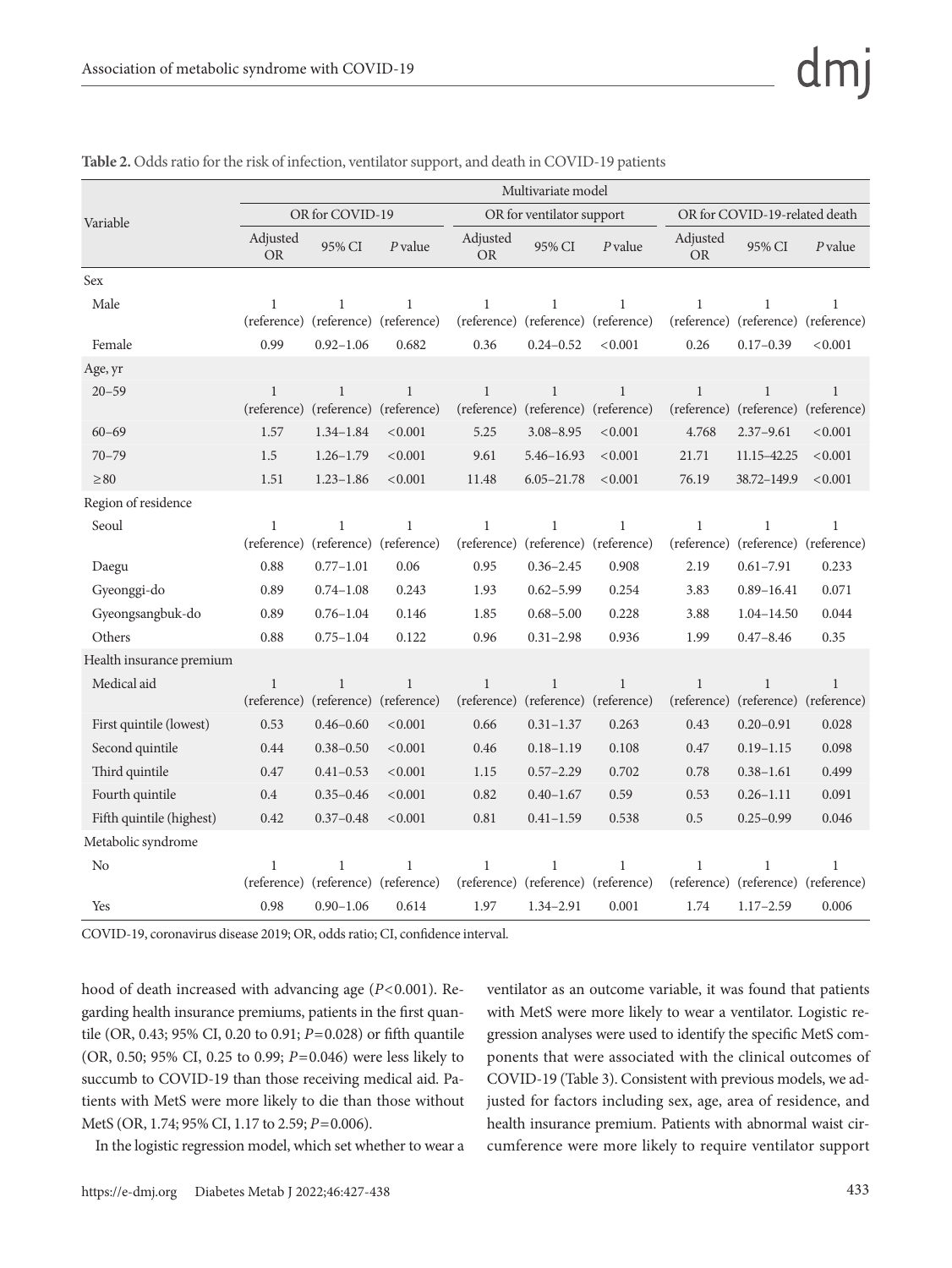| Variable              | Number |               | OR for ventilator support |               | OR for COVID-19-related death |               |               |  |
|-----------------------|--------|---------------|---------------------------|---------------|-------------------------------|---------------|---------------|--|
|                       |        | Adjusted OR   | 95% CI                    | P value       | Adjusted OR                   | 95% CI        | P value       |  |
| Waist circumference   |        |               |                           |               |                               |               |               |  |
| Normal                | 3,095  | 1 (reference) | 1 (reference)             | 1 (reference) | 1 (reference)                 | 1 (reference) | 1 (reference) |  |
| Abnormal              | 971    | 2.07          | $1.41 - 3.02$             | < 0.001       | 1.42                          | $0.96 - 2.11$ | 0.083         |  |
| Triglycerides         |        |               |                           |               |                               |               |               |  |
| Normal                | 3,094  | 1 (reference) | 1 (reference)             | 1 (reference) | 1 (reference)                 | 1 (reference) | 1 (reference) |  |
| Abnormal              | 972    | 1.35          | $0.90 - 2.02$             | 0.147         | 1.085                         | $0.71 - 1.66$ | 0.703         |  |
| $HDL-C$               |        |               |                           |               |                               |               |               |  |
| Normal                | 3,188  | 1 (reference) | 1 (reference)             | 1 (reference) | 1 (reference)                 | 1 (reference) | 1 (reference) |  |
| Abnormal              | 878    | 1.16          | $0.75 - 1.80$             | 0.505         | 1.74                          | $1.13 - 2.66$ | 0.012         |  |
| Blood pressure        |        |               |                           |               |                               |               |               |  |
| Normal                | 3,015  | 1 (reference) | 1 (reference)             | 1 (reference) | 1 (reference)                 | 1 (reference) | 1 (reference) |  |
| Abnormal              | 1,051  | 1.05          | $0.71 - 1.54$             | 0.823         | 0.80                          | $0.54 - 1.18$ | 0.258         |  |
| Fasting blood glucose |        |               |                           |               |                               |               |               |  |
| Normal                | 2,479  | 1 (reference) | 1 (reference)             | 1 (reference) | 1 (reference)                 | 1 (reference) | 1 (reference) |  |
| Abnormal              | 1,587  | 1.15          | $0.78 - 1.70$             | 0.470         | 1.22                          | $0.82 - 1.81$ | 0.331         |  |

**Table 3.** Odds ratio for the risk of ventilator support and death in COVID-19 patients according to the criteria for metabolic syndrome

Models are adjusted for sex, age, region of residence, and health insurance premium.

COVID-19, coronavirus disease 2019; OR, odds ratio; CI, confidence interval; HDL-C, high-density lipoprotein cholesterol.

(OR, 2.07; 95% CI, 1.41 to 3.02; *P*<0.001). Patients with an abnormal HDL-C level were more likely to expire (OR, 1.74; 95% CI, 1.13 to 2.66; *P*=0.012).

#### **DISCUSSION**

This study analyzed the association between MetS and COV-ID-19 severity and mortality in 66,321 patients in the Republic of Korea between January 1, 2020, and August 14, 2020; among them, 4,066 were diagnosed with COVID-19.

First, regarding the susceptibility of MetS patients to COV-ID-19, the results were not statistically significant, suggesting that MetS is not associated with COVID-19. However, the odds of progressing toward severe COVID-19 were 1.97 times higher among those with MetS than among those without MetS (*P*=0.0001), while the odds of death were 1.74 times higher among those with MetS than among those without MetS (*P*=0.006).

A previous study in the USA reported that MetS predicts infection severity and the associated mortality in COVID-19. A study in New Orleans, USA, on 287 COVID-19 in-patients examined the correlation of MetS and its components (hypertension, obesity, diabetes mellitus, triglyceride level, and HDL-C level) with the severity of COVID-19 and found that patients with MetS were more likely to progress toward severe COV-ID-19 and die due to COVID-19 than patients without MetS [10]. While hypertension, obesity, diabetes mellitus, and low HDL-C predicted the severity of COVID-19, they were not associated with mortality rate. Another recent study conducted in the USA analyzed the correlation between COVID-19 and the risk factors for MetS based on electronic medical records from 1999 to 2019 and revealed that the odds of death from COVID-19 and progression to severe COVID-19 were higher among COVID-19 patients with MetS than among those without MetS [16]. Regarding the MetS components, dyslipidemia, diabetes mellitus, and obesity predicted the severity of COV-ID-19 and the associated death.

There are a few possible reasons underlying the higher risk of severe COVID-19 and death due to COVID-19 in patients with MetS. First, as previously stated, MetS is a risk factor for several diseases such as diabetes mellitus, obesity, ischemic heart disease, and stroke. As patients with MetS concurrently present with at least three of five components (abdominal obesity, hypertension, glucose impairment, high triglyceride level,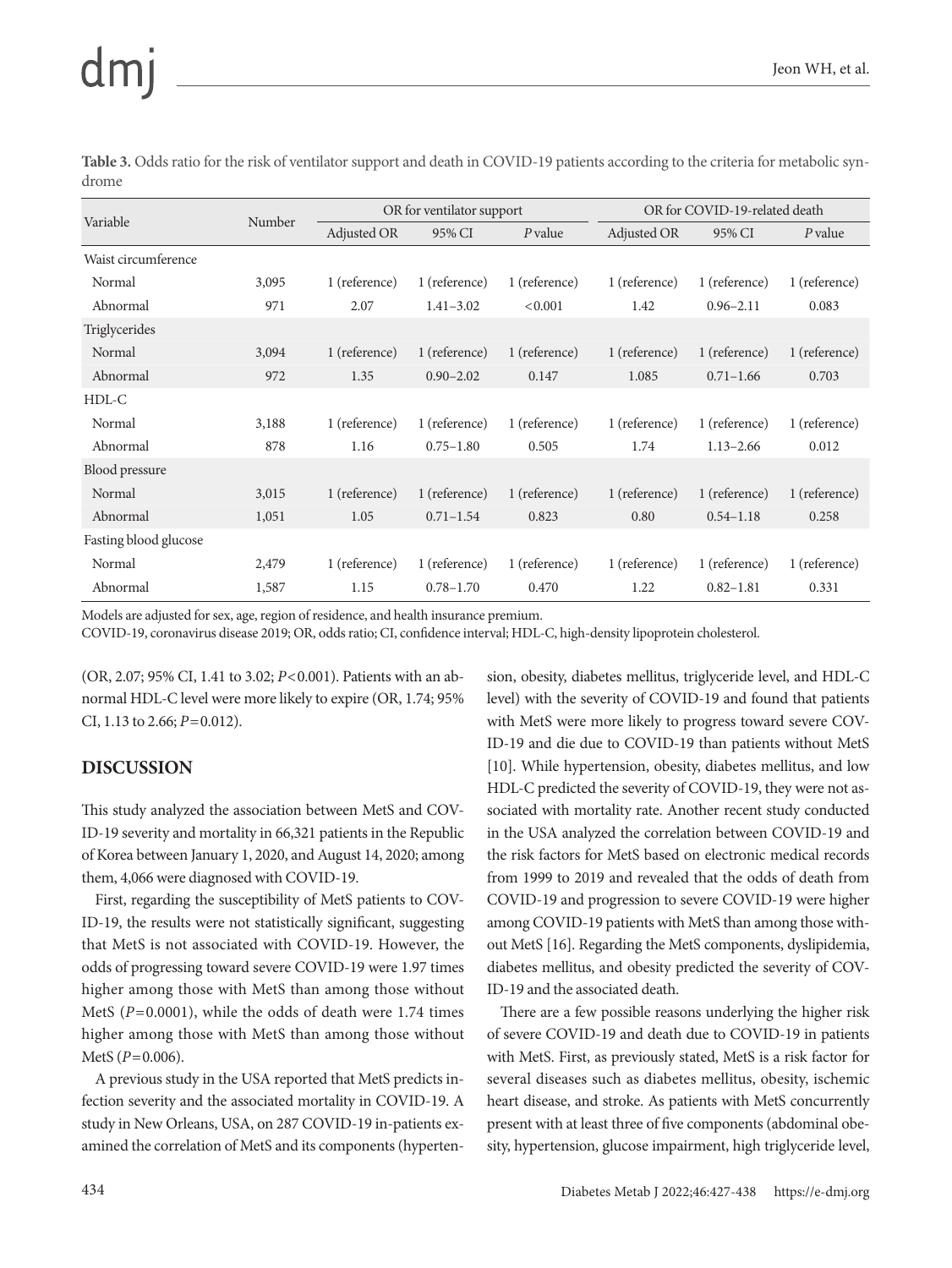and low HDL-C level), the presence of chronic diseases is highly likely. Many studies reported that metabolic disorders such as diabetes mellitus and obesity increase COVID-19-related mortality [4,17]. Particularly, COVID-19 was found to be 57% more fatal in patients with diabetes mellitus than in others [18]. Thus, comorbidities induced by MetS may have significantly contributed to the severity of and death due to COV-ID-19.

Second, one of the causes of severe COVID-19 is the excessive inflammatory response triggered by cytokines, such as interferon, which exerts antiviral activity [12,19]. Pathologically, although patients with MetS have elevated levels of inflammatory cytokines such as tumor necrosis factor-α and interferon-6 owing to abnormal adipokine production [20], they have relatively low adiponectin levels [21]. Owing to this chronic inflammatory state, patients with MetS develop more severe inflammatory responses on contracting COVID-19 [22], which increases the severity and mortality rate of COVID-19 in patients with MetS.

Infection severity and mortality in COVID-19 were found to be affected by MetS. Hence, to examine the association of each MetS component (waist circumference, triglyceride level, HDL-C level, blood pressure, and fasting glucose level) with severity and mortality in COVID-19, we conducted regression analyses with each component.

Regarding COVID-19 severity, patients with abnormal waist circumference, men with a waist circumference of ≥90 cm and women with a waist circumference of ≥85 cm, were approximately 2.07 times more likely to develop severe COVID-19 (*P*<0.001). Waist circumference is the most typical indicator of obesity [23], and having a large waist circumference indicates that the individual has serious visceral and abdominal obesity. Persistent visceral obesity hinders the normal insulin mechanism in the body, thereby increasing levels of inflammatory factors and inducing the development of various diseases such as diabetes mellitus and lung disease [24]. Moreover, an abnormal waist circumference may be fatal not only for diseases such as influenza, pneumonia, and coronary heart disease but also for COVID-19. A British study that analyzed obesity and COVID-19-related mortality by sex using the biobank data reported that male and female patients with a large waist circumference were 1.36 and 1.66 times more likely to die due to CO-VID-19, respectively [25]. Moreover, an analysis of the association between visceral obesity and COVID-19 severity using the same data source and visceral obesity criteria of ≥102 cm for men and ≥88 cm for women found that patients with visceral obesity were 1.84 times more likely to progress toward severe COVID-19 ( $P < 0.001$ ) [26]. Another study analyzed the association between obesity and COVID-19 using waist circumference as an indicator of obesity along with body mass index. According to a meta-analysis of 75 studies in 10 countries in Asia, North America, and Europe, obese patients were 74% more likely to be admitted to the ICU due to COVID-19 and 48% more likely to die due to COVID-19 than their normal-weight counterparts [27]. The reason for the detrimental effect of waist circumference on COVID-19 may be the same as that for the fatality of obesity on COVID-19—as mentioned earlier, waist circumference is an indicator of obesity. This may be because the accumulation of fat tissue in the abdomen elevates the diaphragm, and the muscles inferior to the thoracic cage compress the lungs, thus hindering airflow within the lungs [28].

Regarding the risk of death from COVID-19 in relation to each MetS component, HDL-C alone was significantly associated, wherein the risk for death due to COVID-19 was 1.74 times higher in men with HDL-C <40 mg/dL and in women with HDL-C  $<$  50 mg/dL ( $P$ =0.012). A strong correlation between HDL-C levels and COVID-19 severity and mortality has been reported in several studies. A Chinese study on the correlation between HDL-C and COVID-19 in 228 COVID-19 inpatients of the Public Health Treatment Center of Changsha from January to March 2020 reported that the risk of severe COVID-19 was 2.8 times higher among patients with low HDL-C levels than among those with normal HDL-C levels [29]. Furthermore, an analysis of the COVID-19 clearance rate and HDL-C levels performed at the Beijing University School of Medicine identified that the time until the elimination of severe acute respiratory syndrome coronavirus 2 (SARS-CoV-2) from the body was more than three-fold longer, indicating that recovery takes longer in patients with low HDL-C levels [30]. Moreover, a low HDL-C concentration impacts COVID-19-related mortality. A study that examined lipid profile and its association with COVID-19-related mortality in 99 COV-ID-19 patients between February and April 2020 found that the odds of progression to severe infection and death were higher among patients with low HDL-C levels [31]. HDL influences immune cells involved in innate immune responses, and it coordinates inflammatory responses and the antigen-presenting functions of macrophages. Furthermore, it activates Tcells and regulates the functions of macrophages and lympho-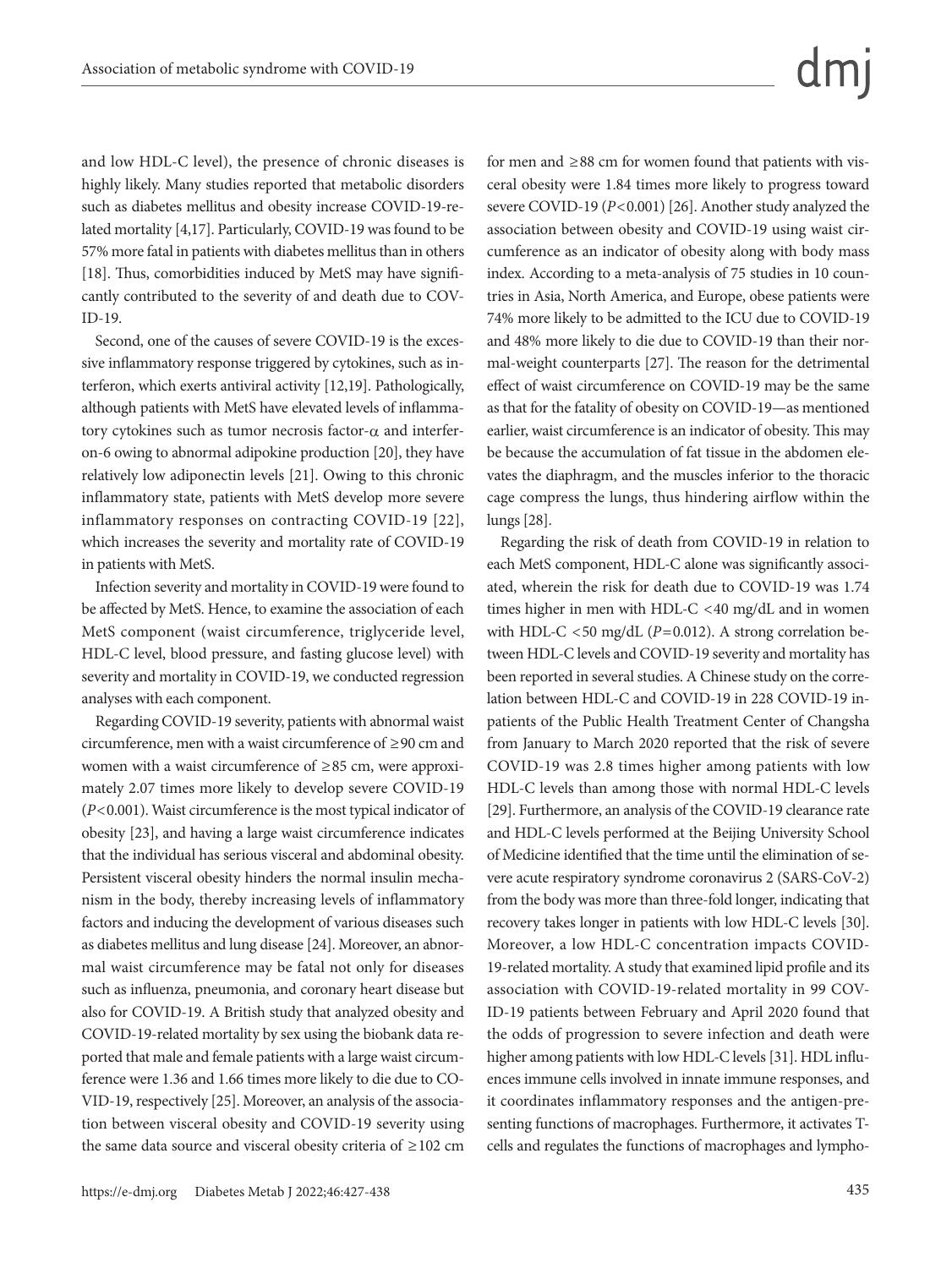#### Jeon WH, et al.

cytes upon the onset of inflammatory disease. A low concentration of HDL-C—which plays a pivotal role in immune responses—may increase the risk of death or progression to severe infection upon exposure to SARS-CoV-2 because of impaired regulation of the innate immune response [32,33].

This study has a few limitations. The 2015 to 2018 health examination records were used to collect data on the diagnosis of MetS; although the latest test results were used, relatively older data were used for patients without recent diagnostic records. Additionally, the varying years in which the diagnosis was provided may potentially lead to errors. Finally, exposure to SARS-CoV-2 or contact with affected individuals are an important factor in the outcome of the COVID-19 incidence. But these variables are really hard to control. It is a limitation that this part has not been corrected in our study. Nevertheless, this study is significant for using an adequate sample size with a national database to shed light on the association between COV-ID-19 and MetS, a risk factor for COVID-19, and for presenting reliable epidemiological data and patient management criteria.

This study showed that COVID-19 is likely to have a fatal outcome in patients diagnosed with MetS or with risk factors related to MetS. Therefore, it is important for patients with MetS or patients who have abnormal waist circumference and HDL-C levels, which were the identified risk factors in this study, to take all possible measures to prevent the development of COVID-19. If patients with MetS contract COVID-19, then intensive treatment is necessary to prevent disease progression. Although it was not examined as a major outcome, the severity and mortality of COVID-19 were higher in males and in older patients. Thus, in addition to the management of individual risk factors confirmed in this study, older male patients with MetS should be given priority during treatment. Finally, as MetS is caused by poor lifestyle behaviors, such as a poor diet, smoking, drinking, overwork, and stress, along with environmental factors, it is crucial to prevent MetS through lifestyle changes. Detecting MetS through periodic health examinations and national campaigns to encourage proper exercise and diet would not only promote public health but also further protect people from contracting chronic diseases and infectious diseases such as COVID-19.

### **CONFLICTS OF INTEREST**

No potential conflict of interest relevant to this article was reported.

#### **AUTHOR CONTRIBUTIONS**

Conception or design: W.H.J.

Acquisition, analysis, or interpretation of data: J.Y.S. Drafting the work or revising: W.H.J., S.Y.P., I.H.O. Final approval of the manuscript: W.H.J., J.Y.S., S.Y.P., I.H.O.

### **ORCID**

Woo-Hwi Jeon *https://orcid.org/0000-0002-8544-4115* So-Youn Park *https://orcid.org/0000-0003-0553-5381* In-Hwan Oh *https://orcid.org/0000-0002-5450-9887*

#### **FUNDING**

This research was supported by a grant of the Korea Health Technology R&D Project through the Korea Health Industry Development Institute (KHIDI), funded by the Ministry of Health & Welfare, Republic of Korea (grant number: HI20C1068).

### **ACKNOWLEDGMENTS**

None

### **REFERENCES**

- 1. World Health Organization: Coronavirus disease (COV-ID-19): situation report 2020. Available from: https://www. who.int/emergencies/diseases/novel-coronavirus-2019/situation-reports (cited 2021 Oct 27).
- 2. Korea Centers for Disease Control & Prevention: The updates on COVID-19 in Korea as of 13 January. Available from: http:// ncov.mohw.go.kr/tcmBoardView.do?brdId=3&brdGubun=31 &dataGubun=&ncvContSeq=4620&contSeq=4620&board\_ id=312&gubun=ALL#/ (cited 2021 Oct 27).
- 3. Aggarwal G, Cheruiyot I, Aggarwal S, Wong J, Lippi G, Lavie CJ, et al. Association of cardiovascular disease with coronavirus disease 2019 (COVID-19) severity: a meta-analysis. Curr Probl Cardiol 2020;45:100617.
- 4. Ssentongo P, Ssentongo AE, Heilbrunn ES, Ba DM, Chinchilli VM. Association of cardiovascular disease and 10 other preexisting comorbidities with COVID-19 mortality: a systematic review and meta-analysis. PLoS One 2020;15:e0238215.
- 5. GBD 2019 Viewpoint Collaborators. Five insights from the Global Burden of Disease Study 2019. Lancet 2020;396:1135-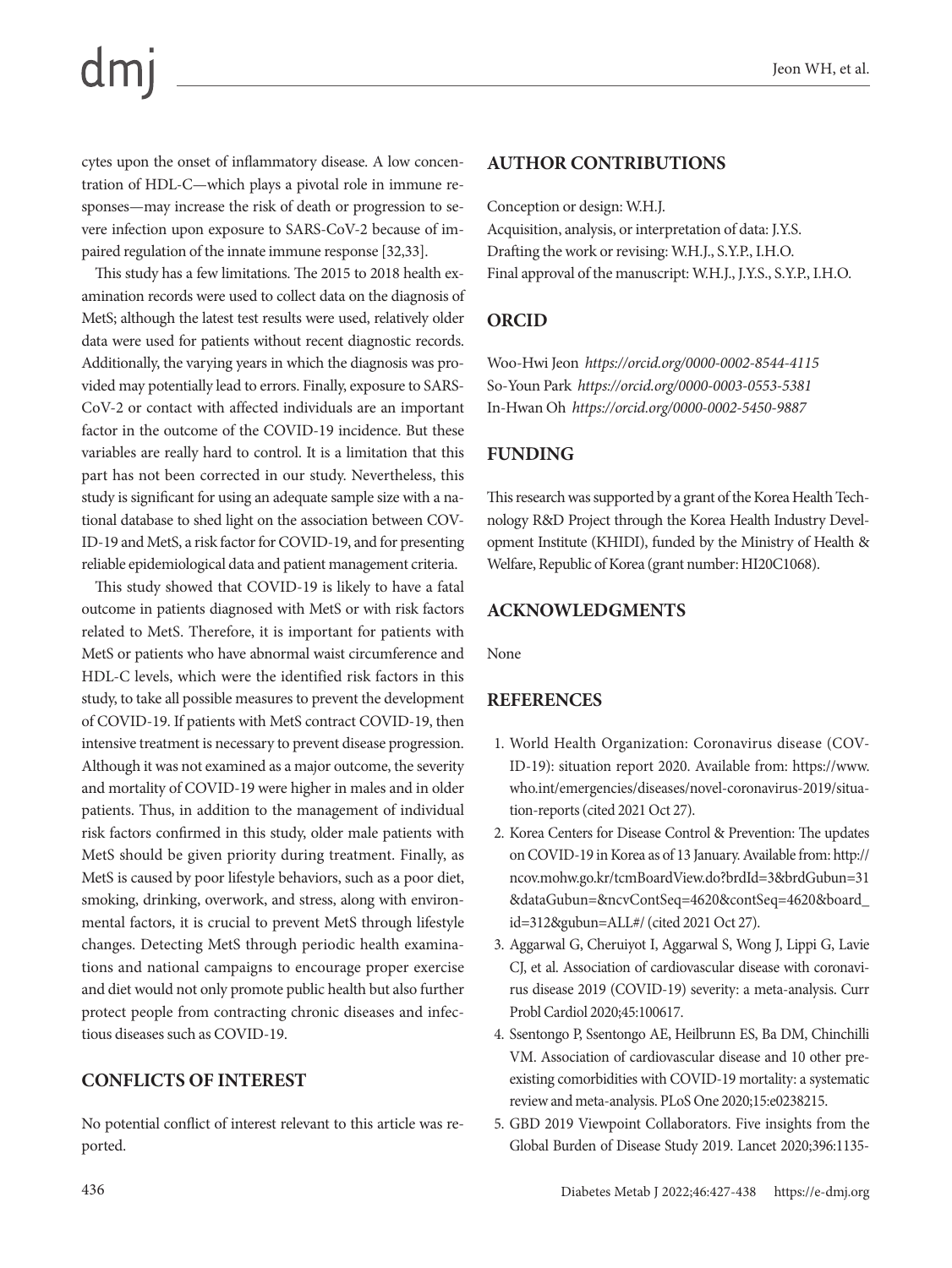59.

- 6. Kim MH, Lee SH, Shin KS, Son DY, Kim SH, Joe H, et al. The change of metabolic syndrome prevalence and its risk factors in Korean adults for decade: Korea National Health and Nutrition Examination Survey for 2008-2017. Korean J Fam Pract 2020;10:44-52.
- 7. Galassi A, Reynolds K, He J. Metabolic syndrome and risk of cardiovascular disease: a meta-analysis. Am J Med 2006;119: 812-9.
- 8. Malik S, Wong ND, Franklin SS, Kamath TV, L'Italien GJ, Pio JR, et al. Impact of the metabolic syndrome on mortality from coronary heart disease, cardiovascular disease, and all causes in United States adults. Circulation 2004;110:1245-50.
- 9. Ford ES. Risks for all-cause mortality, cardiovascular disease, and diabetes associated with the metabolic syndrome: a summary of the evidence. Diabetes Care 2005;28:1769-78.
- 10. Xie J, Zu Y, Alkhatib A, Pham TT, Gill F, Jang A, et al. Metabolic syndrome and COVID-19 mortality among adult black patients in New Orleans. Diabetes Care 2020;44:188–93.
- 11. Yanai H. Metabolic syndrome and COVID-19. Cardiol Res 2020;11:360-5.
- 12. Enkhtur A, Yoon JS, Lee CW. Factors increasing the risk of mortality and morbidity due to coronavirus infection in patients with metabolic syndrome. Precis Future Med 2020;4:83- 90.
- 13. Huh JH, Kang DR, Jang JY, Shin JH, Kim JY, Choi S, et al. Metabolic syndrome epidemic among Korean adults: Korean survey of cardiometabolic syndrome (2018). Atherosclerosis 2018; 277:47-52.
- 14. National Health Insurance: National Health Insurance Sharing Service 2020. Available from: https://nhiss.nhis.or.kr/bd/ay/ bdaya001iv.do (cited 2021 Oct 27).
- 15. Quan H, Li B, Couris CM, Fushimi K, Graham P, Hider P, et al. Updating and validating the Charlson comorbidity index and score for risk adjustment in hospital discharge abstracts using data from 6 countries. Am J Epidemiol 2011;173:676-82.
- 16. Ghoneim S, Butt MU, Hamid O, Shah A, Asaad I. The incidence of COVID-19 in patients with metabolic syndrome and non-alcoholic steatohepatitis: a population-based study. Metabol Open 2020;8:100057.
- 17. Onder G, Rezza G, Brusaferro S. Case-fatality rate and characteristics of patients dying in relation to COVID-19 in Italy. JAMA 2020;323:1775-6.
- 18. Bhatraju PK, Ghassemieh BJ, Nichols M, Kim R, Jerome KR, Nalla AK, et al. COVID-19 in critically ill patients in the Seattle

region: case series. N Engl J Med 2020;382:2012-22.

- 19. Lee JS, Park S, Jeong HW, Ahn JY, Choi SJ, Lee H, et al. Immunophenotyping of COVID-19 and influenza highlights the role of type I interferons in development of severe COVID-19. Sci Immunol 2020;5:eabd1554.
- 20. Ridker PM. High-sensitivity C-reactive protein: potential adjunct for global risk assessment in the primary prevention of cardiovascular disease. Circulation 2001;103:1813-8.
- 21. An YB. Association between serum adiponectin concentration and the onset of metabolic syndrome (Korean Endocrine Society 19: 492–500, 2004, Park SS and 12 others). Endocrinol Metab 2005;20:103-4.
- 22. Alamdari NM, Rahimi FS, Afaghi S, Zarghi A, Qaderi S, Tarki FE, et al. The impact of metabolic syndrome on morbidity and mortality among intensive care unit admitted COVID-19 patients. Diabetes Metab Syndr 2020;14:1979-86.
- 23. Janssen I, Heymsfield SB, Allison DB, Kotler DP, Ross R. Body mass index and waist circumference independently contribute to the prediction of nonabdominal, abdominal subcutaneous, and visceral fat. Am J Clin Nutr 2002;75:683-8.
- 24. Klein S, Allison DB, Heymsfield SB, Kelley DE, Leibel RL, Nonas C, et al. Waist circumference and cardiometabolic risk: a consensus statement from Shaping America's Health. Association for Weight Management and Obesity Prevention; NAA-SO, The Obesity Society; the American Society for Nutrition; and the American Diabetes Association. Am J Clin Nutr 2007; 85:1197-202.
- 25. Peters SAE, MacMahon S, Woodward M. Obesity as a risk factor for COVID-19 mortality in women and men in the UK biobank: comparisons with influenza/pneumonia and coronary heart disease. Diabetes Obes Metab 2021;23:258-62.
- 26. Zhu Z, Hasegawa K, Ma B, Fujiogi M, Camargo CA Jr, Liang L. Association of obesity and its genetic predisposition with the risk of severe COVID-19: analysis of population-based cohort data. Metabolism 2020;112:154345.
- 27. Popkin BM, Du S, Green WD, Beck MA, Algaith T, Herbst CH, et al. Individuals with obesity and COVID-19: a global perspective on the epidemiology and biological relationships. Obes Rev 2020;21:e13128.
- 28. Wadman M. Why obesity worsens COVID-19. Science 2020; 369:1280-1.
- 29. Wang G, Zhang Q, Zhao X, Dong H, Wu C, Wu F, et al. Low high-density lipoprotein level is correlated with the severity of COVID-19 patients: an observational study. Lipids Health Dis 2020;19:204.